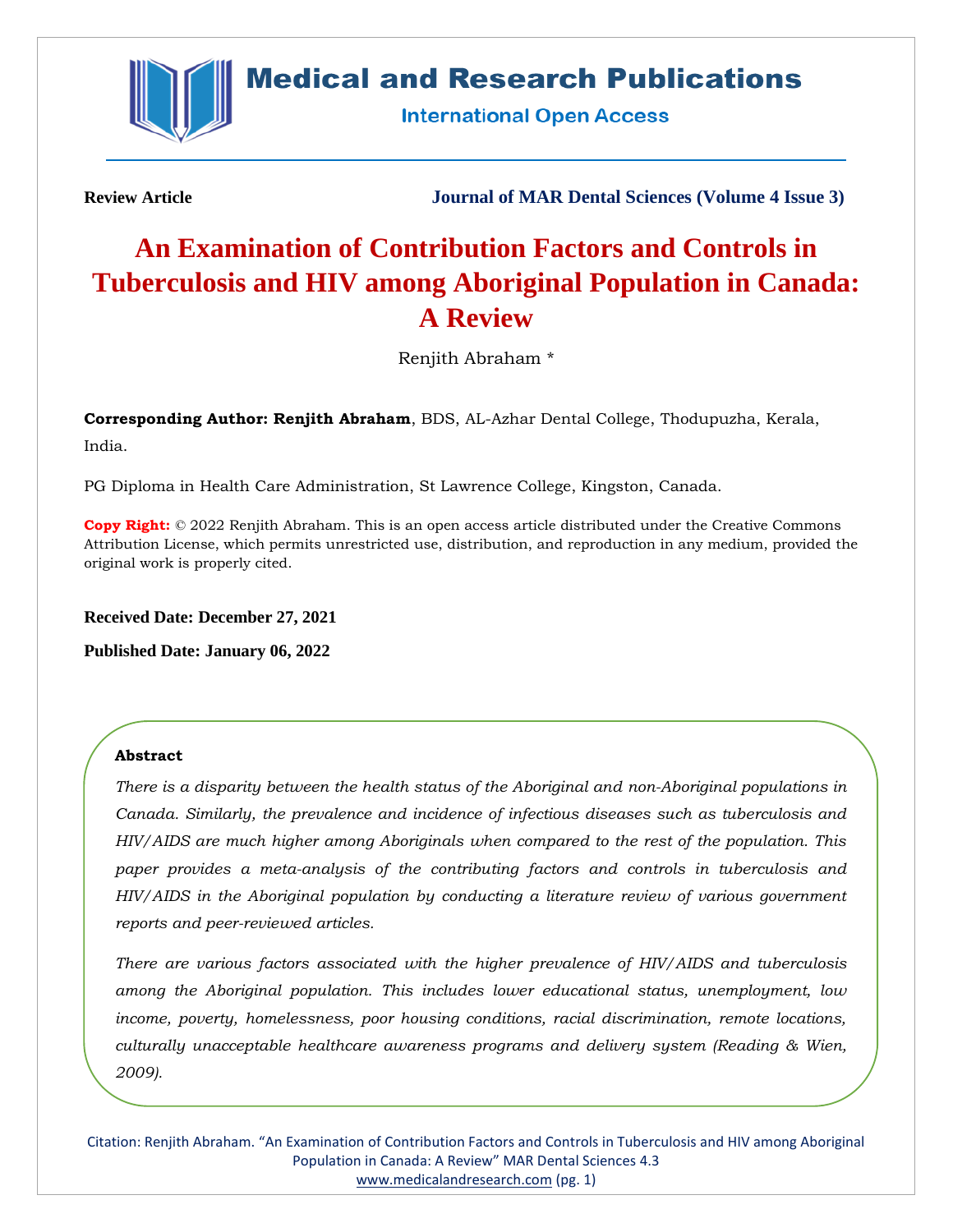*We may be able to reduce the incidence and spread of HIV/AIDS and tuberculosis infection among Aboriginal people by encouraging them to improve their educational status, helping them find a job and thereby eventually eradicate poverty and homelessness in the Aboriginal community, making them aware of various infections, it's causative and risk factors and ways to prevent or control it and by providing them easily accessible and culturally acceptable healthcare delivery systems (Public Health Agency of Canada, 2010).*

*Keywords: Aboriginal population, HIV/AIDS, tuberculosis, poor housing conditions, risk factors for HIV/AIDS and tuberculosis, Aboriginal healthcare systems, control of tuberculosis and HIV/AIDS, demographics of the aboriginal population*

#### **Introduction**

Canada is well known for its universal health care system. Even though it provides equal healthcare services for all, the average health status of the Canadian population is not one of the best in the world. This is mainly because of the low health status of the aboriginal population in Canada when compared to the rest of the Canadians. This significant disparity between the health status of the Aboriginal and non-Aboriginal population in Canada is attributed to various factors such as socioeconomic status, education, housing conditions and healthcare delivery system. All these factors lead to a higher rate of diseases including infectious diseases such as tuberculosis and HIV/AIDS among the Aboriginal population when compared to the non-Aboriginal population in Canada. "Aboriginal or Indigenous people collectively refer to the original inhabitants of Canada and their descendants, including First Nations, Inuit and Metis people" (National Collaborating Centre for Aboriginal Health, 2013, p. 1).

# **Problem Statement**

Tuberculosis and HIV are two of the most common infectious diseases among the aboriginal population. The Canadian Tuberculosis Committee states that the First Nations, Inuit and Metis populations have a higher susceptibility to diseases such as tuberculosis when compared to the rest of the Canadians (2007). Also, "the HIV infection rate for Aboriginal people was about 3.6 times higher than among non-Aboriginal persons in 2008" (Public Health Agency of Canada, 2010, p. 19).

The objective of this capstone project is to identify various factors that contribute to the higher prevalence and spread of tuberculosis and HIV among the Aboriginal population in Canada and the ways to control it. I selected this topic because this report made me think that certain factors are specific

Citation: Renjith Abraham. "An Examination of Contribution Factors and Controls in Tuberculosis and HIV among Aboriginal Population in Canada: A Review" MAR Dental Sciences 4.3 [www.medicalandresearch.com](http://www.medicalandresearch.com/) (pg. 2)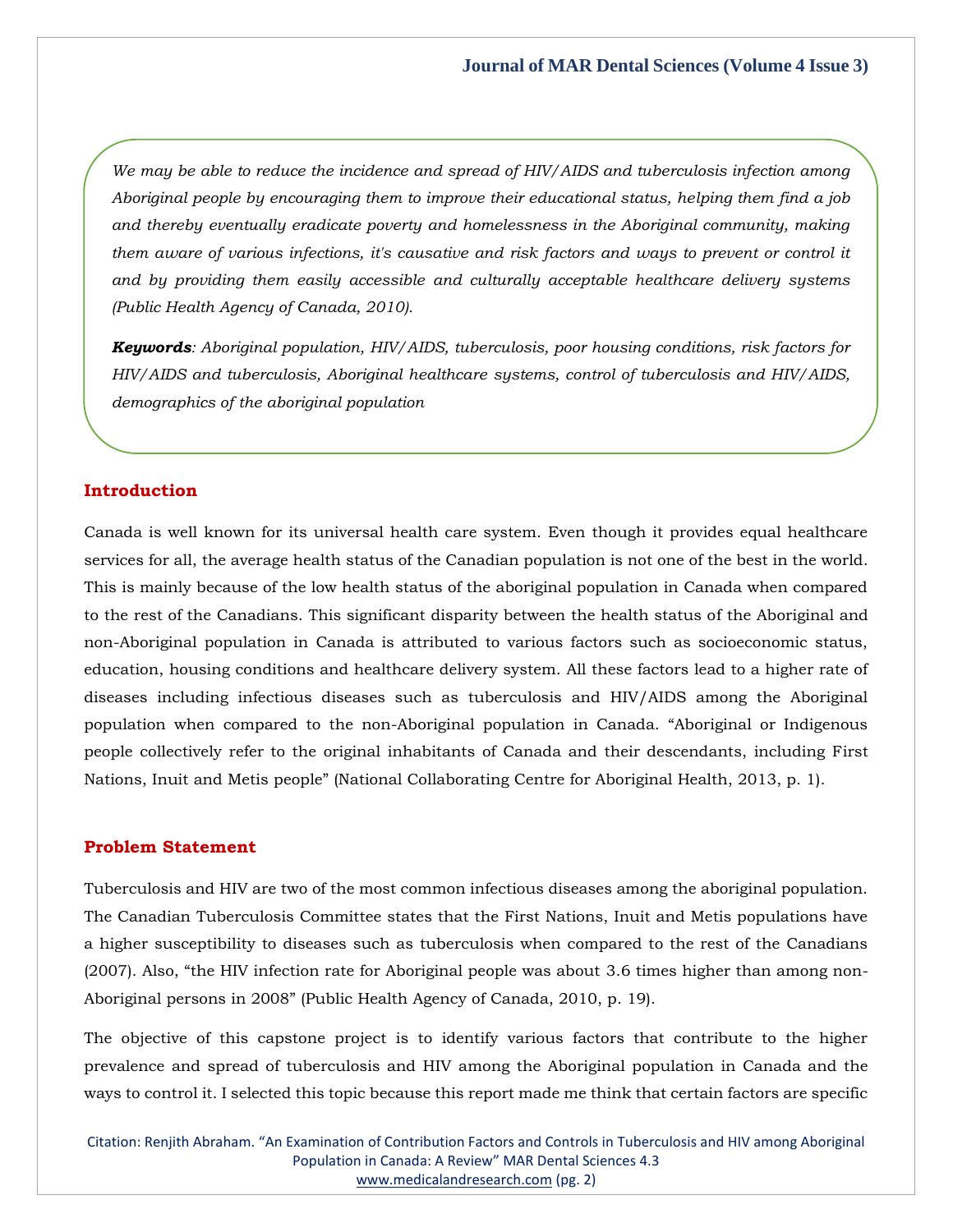to the indigenous environment that contributes to the spread of these infections. This may be due to a lack of education, aversion towards infection control programs such as vaccination and lack of availability and accessibility of health care services. Identifying these factors may help in planning specific interventions thereby improving the health status of the First Nation, Inuit and Metis population.

### **Demographics of Aboriginal Population in Canada**

The Constitution Act of 1982 states that the Aboriginal population of Canada constitutes three major groups of people - First Nations (North American Indian), Métis and Inuit (Canadian Tuberculosis Standards, 2014). Aboriginal population constitutes a little below 4% of the total Canadian population in 2006 which includes nearly 60% as First Nations, one-third as Métis and about 4% as Inuit (Public Health Agency of Canada, 2010). "Estimates from the 2006 Canadian census for the Aboriginal population were as follows: 1,172,790 people identified their ethnic origin as Aboriginal, 698,025 of these as First Nations/North American Indian, 389,780 as Métis and 50,480 as Inuit" (Canadian Tuberculosis Standards, 2014, p. 3).

As per the records, the growth of the Aboriginal population is much faster than the non-Aboriginal population (Public Health Agency of Canada, 2010). "It grew by 45% between 1996 and 2006, almost six times faster than the non-Aboriginal population. The Aboriginal population is also younger than the non-Aboriginal population. The median age of the non-Aboriginal population is 40 years, compared to 27 years for the Aboriginal population" (Public Health Agency of Canada, 2010, p. vii).

#### **Statistics of TB and HIV Infections among Aboriginal Population**

#### **Tuberculosis**

The Aboriginal population of Canada which constitutes only about 4% of the total population of Canada accounted for about one-fourth of the total reported cases of active tuberculosis infection in Canada in the year 2012 (Public Health Agency of Canada, 2014). Even though the incidence rate of TB in the First Nation and Inuit populations is much higher than the rest of the non-Aboriginal Canadians, there are variations in rates based on the regions and communities in which they live (Canadian Tuberculosis Committee, 2014). "Status Indians in Manitoba and Saskatchewan and the Inuit in Nunavut have the highest incidence rates among Aboriginals in Canada" (Canadian Tuberculosis Standards, 2014, p. 2). When the incidence of TB infection among the Aboriginal population was compared with the rest of the Canadians, it was found that the incidence rate of active TB disease for Inuit was almost 400 times higher (Public Health Agency of Canada, 2014). Similarly, the incidence rate of TB among First Nations people who are on and off-reserve was about 32 times more than the rest of the non- Aboriginal people who are born in Canada (Public Health Agency of Canada, 2014). "In some areas of Canada, the

Citation: Renjith Abraham. "An Examination of Contribution Factors and Controls in Tuberculosis and HIV among Aboriginal Population in Canada: A Review" MAR Dental Sciences 4.3 [www.medicalandresearch.com](http://www.medicalandresearch.com/) (pg. 3)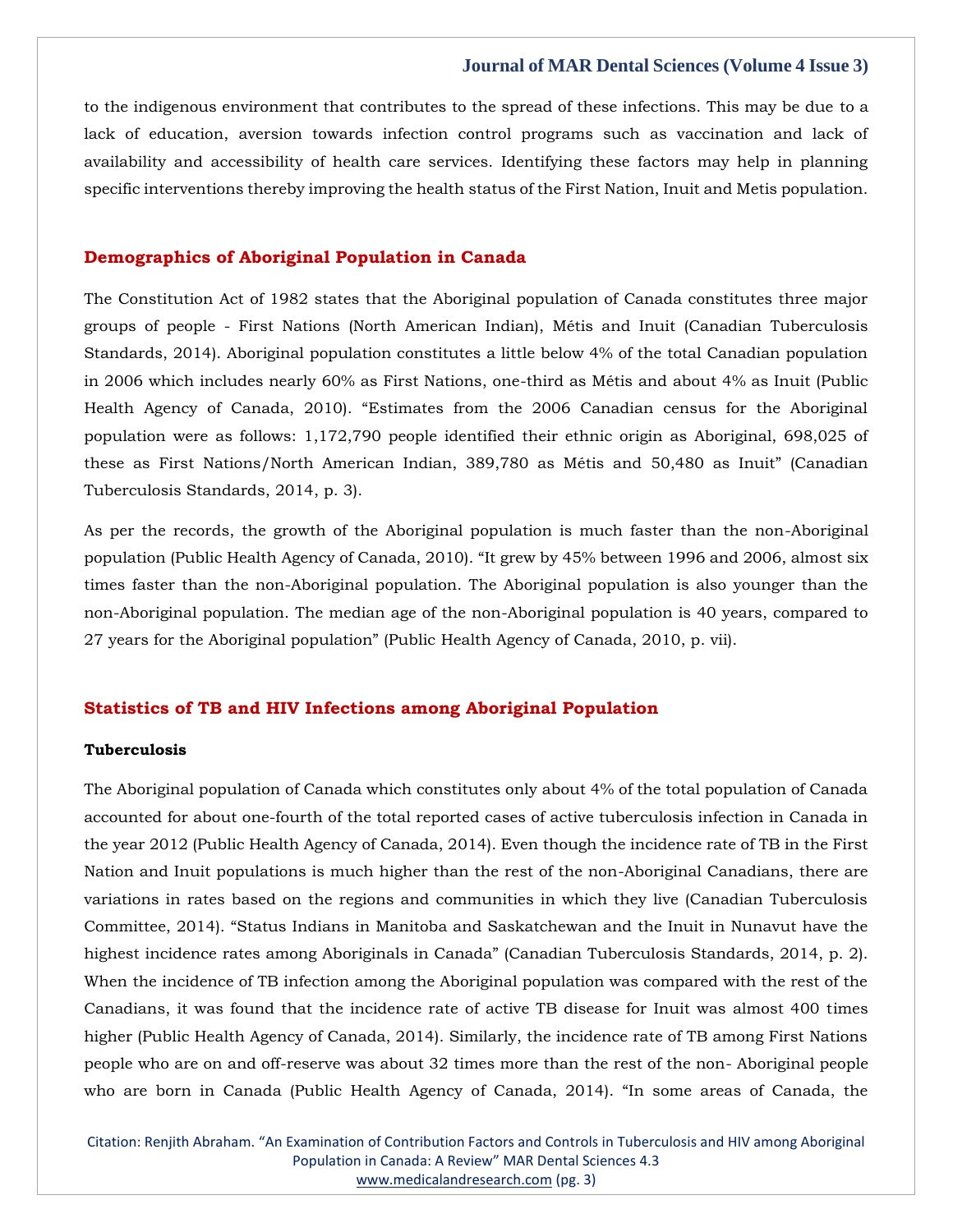incidence of TB among First nations persons living off-reserve, either in communities adjacent to reserves or in the core area of cities is equal to the incidence among those living on-reserve" (Public Health Agency of Canada, 2014, p. 4). The Canadian Tuberculosis Standards states that tuberculosis infection among the Aboriginal population is more common among young individuals whereas infection among the Canadian-born non-Aboriginal population is more common among older age groups (2014).

#### **HIV/AIDS**

Population-Specific HIV/AIDS Status Report in 2010 states that the Aboriginal population accounts for a large proportion of people affected by HIV and AIDS in Canada. The report also says that, in 2008, about 8% of the total population who are having HIV/AIDS in Canada are Aboriginals. "According to the Public Health Agency of Canada, in 2011, an estimated 12% of newly diagnosed HIV infections were among Indigenous people even though Indigenous people make up only 4.3% of Canada's total population" (The Ontario HIV Treatment Network, 2014, p. 7). Also, "the HIV infection rate for Aboriginal people was about 3.6 times higher than among non-Aboriginal persons in 2008" (Population-Specific HIV/AIDS Status Report, 2010, p. 9). Another interesting fact about HIV/AIDS distribution in Canada is that about half of the Aboriginal population affected by HIV/AIDS are women whereas, in the non-Aboriginal population, women account for only one-fifth of those affected (Public Health Agency of Canada, 2014).

# **Contributing factors for the increased susceptibility of the Aboriginal population to TB and HIV/AIDS**

Various factors influence the health status of a population. This includes "historic, political, social and economic factors, resources, health behaviors, physical and social environment. These factors influence diverse dimensions of health, but they also create health issues that often lead to circumstances and environments that, in turn, represent subsequent determinants of health" (Reading & Wien, 2009). For example, if a person lives in a poor economic condition, there are higher chances that he/she will have a disease or a disability, higher chance that the disease aggravates which leads to a diminished opportunity to work productively leading to aggravating the economic crisis.

#### **Education**

Education and health status, in my opinion, are closely related. People with a higher level of education have better health status, lower morbidity rate, and higher life expectancy when compared to people with a lower level of education (Ross & Wu, 1995). People who are uneducated or those having a lower

Citation: Renjith Abraham. "An Examination of Contribution Factors and Controls in Tuberculosis and HIV among Aboriginal Population in Canada: A Review" MAR Dental Sciences 4.3 [www.medicalandresearch.com](http://www.medicalandresearch.com/) (pg. 4)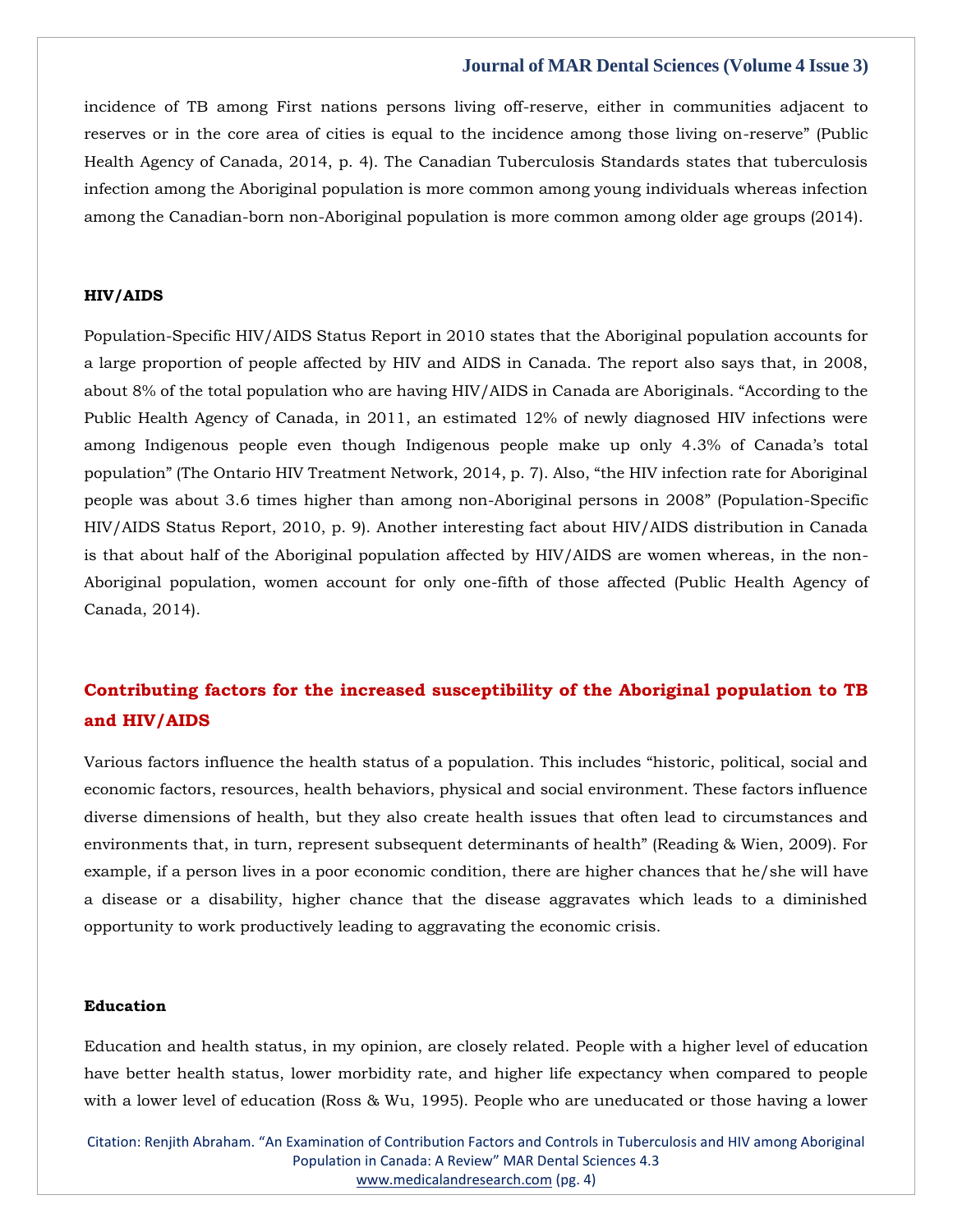level of education, according to Ross and Wu, are more prone to infectious diseases, chronic noninfectious diseases, higher rate of morbidity and lower life expectancy (1995). Similarly, lack of education has a direct relation with poor living conditions and thereby higher risk of acquiring a disease (Tilak, 2010).

The educational status of the Aboriginal population is less when compared to the non-Aboriginal Canadians. About 30 percent of Aboriginal peoples between the age of 25 and 64 had not completed high school when compared with about 10 percent of non-Aboriginal peoples (International Report Card on Public Education, 2015). "About 48 percent of Aboriginal peoples had attained a postsecondary credential (certificate, diploma or degree), compared with 65 percent of non-Aboriginal peoples.10 percent of Aboriginal peoples had attained a university degree, compared with 27 percent of non-Aboriginal peoples (International Report Card on Public Education, 2015, p. 18). These studies show that Aboriginal people have a lower educational status when compared to non-Aboriginal Canadians.

There is a strong relationship between low educational status and the risk of TB. People with low educational status usually find it difficult to find a job and may end up homeless or engage in activities that increase the risk of TB infection. They have a higher likelihood of poor housing conditions, food insecurities, higher rate of smoking, alcohol, drug use, malnutrition and lack of availability of healthcare services, all of which are known risk factors for TB (Public Health Agency of Canada, 2014). Similarly, People with lower educational levels and those with poor living conditions are at higher risk of acquiring HIV infection. Public Health Agency of Canada in 2010 states that the spread and progression of the disease are more among less educated and poor people as they lack easy access to healthcare services. Moreover, they are not aware of the pathology of the disease, the modes of spread and prevention techniques because of lower education level. "Aboriginal people have lower rates of high school completion and are less likely to obtain post-secondary training than the Canadian population overall. Aboriginal people also experience lower rates of employment and lower incomes than the general Canadian population, increasing the population's vulnerability to HIV infection" (Public Health Agency of Canada, 2010, p. 37). In my perspective, lack of education is one of the reasons for the higher level of infectious diseases such as tuberculosis and HIV/AIDS among the aboriginal population.

#### **Socio-political factors**

When compared with the Canadian-born non-Aboriginal population, First Nations, Inuit, and Métis peoples have considerably lower health outcomes (National Collaborating Centre for Aboriginal Health, 2013). One of the reasons for the lower health status of the Aboriginal population, according to Reading and Wien is the colonialization which leads to diminished self-determination and a lack of involvement in the making of policies that directly affects the living conditions of the First Nation, Inuit and Métis population (2009). "All Aboriginal groups have suffered losses of land, language and socio-cultural

Citation: Renjith Abraham. "An Examination of Contribution Factors and Controls in Tuberculosis and HIV among Aboriginal Population in Canada: A Review" MAR Dental Sciences 4.3 [www.medicalandresearch.com](http://www.medicalandresearch.com/) (pg. 5)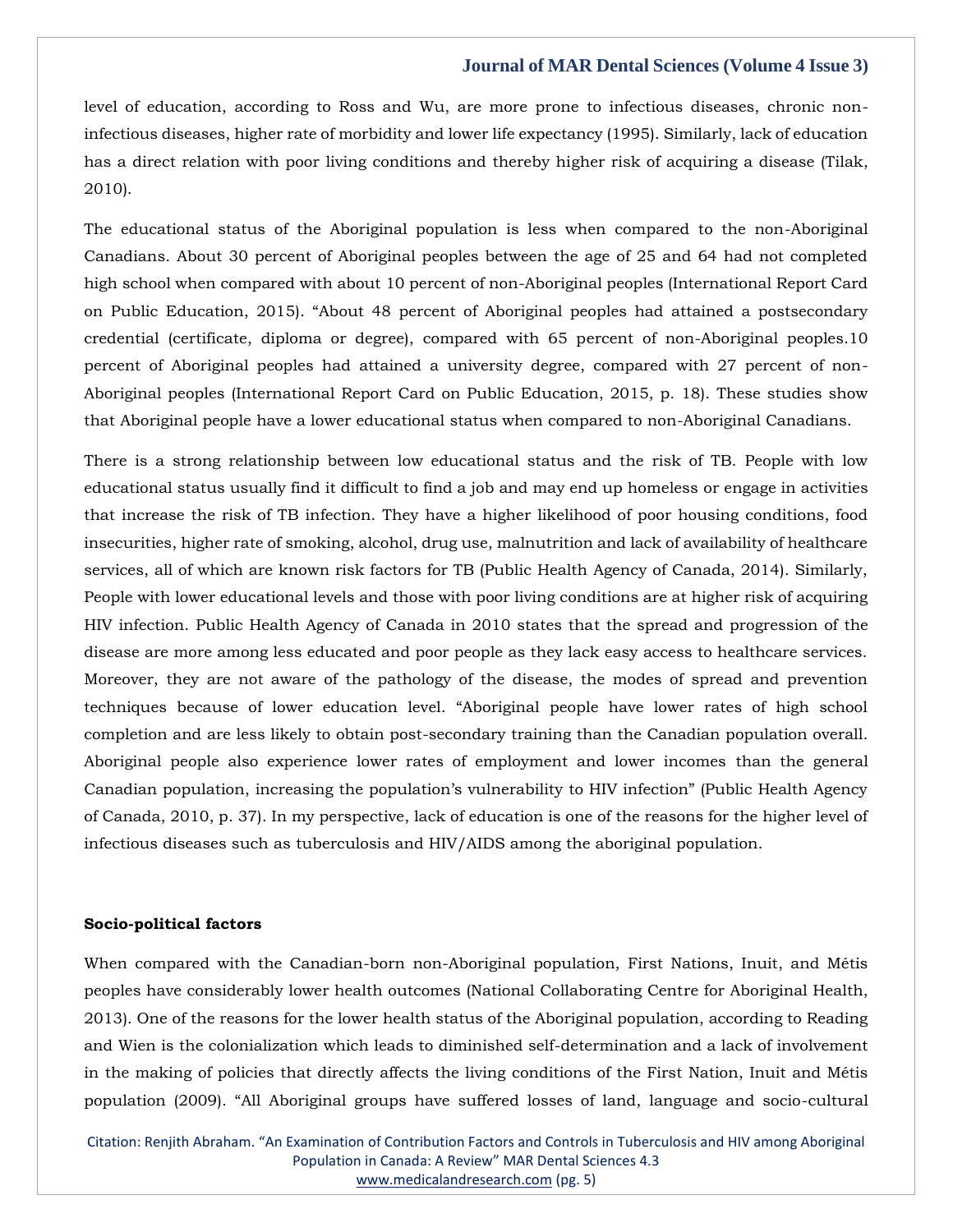resources, racism, discrimination and social exclusion" (Reading & Wien, 2009, p. 8). National Collaborating Centre for Aboriginal Health in 2013 states that, Statistics shows that First Nations, Inuit, and Métis population have a higher rate of disease incidence and on many health indicators, they display an asymmetric burden of health disparities. Aboriginal population living in remote areas, whether they are Métis, Inuit, or First Nations, faces a lack of economic development which if present might help to reduce health problems to an extent (Reading & Wien, 2009).

People who are having HIV/AIDS or those at risk of it face discrimination from society and the governments. The Aboriginal population is more prone to health issues as they are marginalized by society and governments. They experience the devaluation of their culture and language and also lack access to health care services that are culturally acceptable to them. "Aboriginal and non-Aboriginal scholars have suggested that the over-representation of Aboriginal people in HIV/AIDS cases in Canada must be seen within the historical context of colonization, including forced removal from traditional lands and spiritual connection to the lands, cultural genocide and, in particular, the history of the residential school system".(Public Health Agency of Canada, 2010, p. 34). All these socio-political factors contributed to poor health and increased the susceptibility of the Aboriginal population to infectious diseases such as HIV/AIDS and TB.

#### **Housing conditions**

The environment in which we live has a key role in determining our health status. "Among Aboriginal peoples, physical environments that are largely detrimental to health have been imposed through historic dispossession of traditional territories as well as current reserve or settlement structures" (Reading & Wien, 2009, p. 12). One of the most important after effects of this is the shortage in housing, below-average quality of existing houses and crowded housing conditions (Canadian Tuberculosis Committee, 2007). "In 1996, 36% of Inuit, 7% of Métis and 20% of First Nations lived in crowded housing conditions" (Reading & Wein, 2009, p. 12). A crowded living condition is associated with a higher risk of transmission of airborne diseases such as tuberculosis, sexually transmitted diseases such as HIV/AIDS and hepatitis B, higher rates of injuries and family tensions (Reading & Wein, 2009). Also, Aboriginal people were three times as likely as non-Aboriginal people to live in houses in need of major repair (National Collaborating Centre for Aboriginal Health, 2013).

Aboriginal people living on reserves are 10 times more susceptible to having a TB notification when compared with non-Aboriginal Canadians. Studies show that a higher proportion of aboriginal people are living in poor housing conditions when compared to non-Aboriginal Canadians. Also, the average number of people living in a house is higher in Aboriginal communities than the rest of the Canadians. This crowded and poorly ventilated housing condition increases the likelihood of the spread of Mycobacterium tuberculosis, the bacteria which cause tuberculosis. The infection spreads when a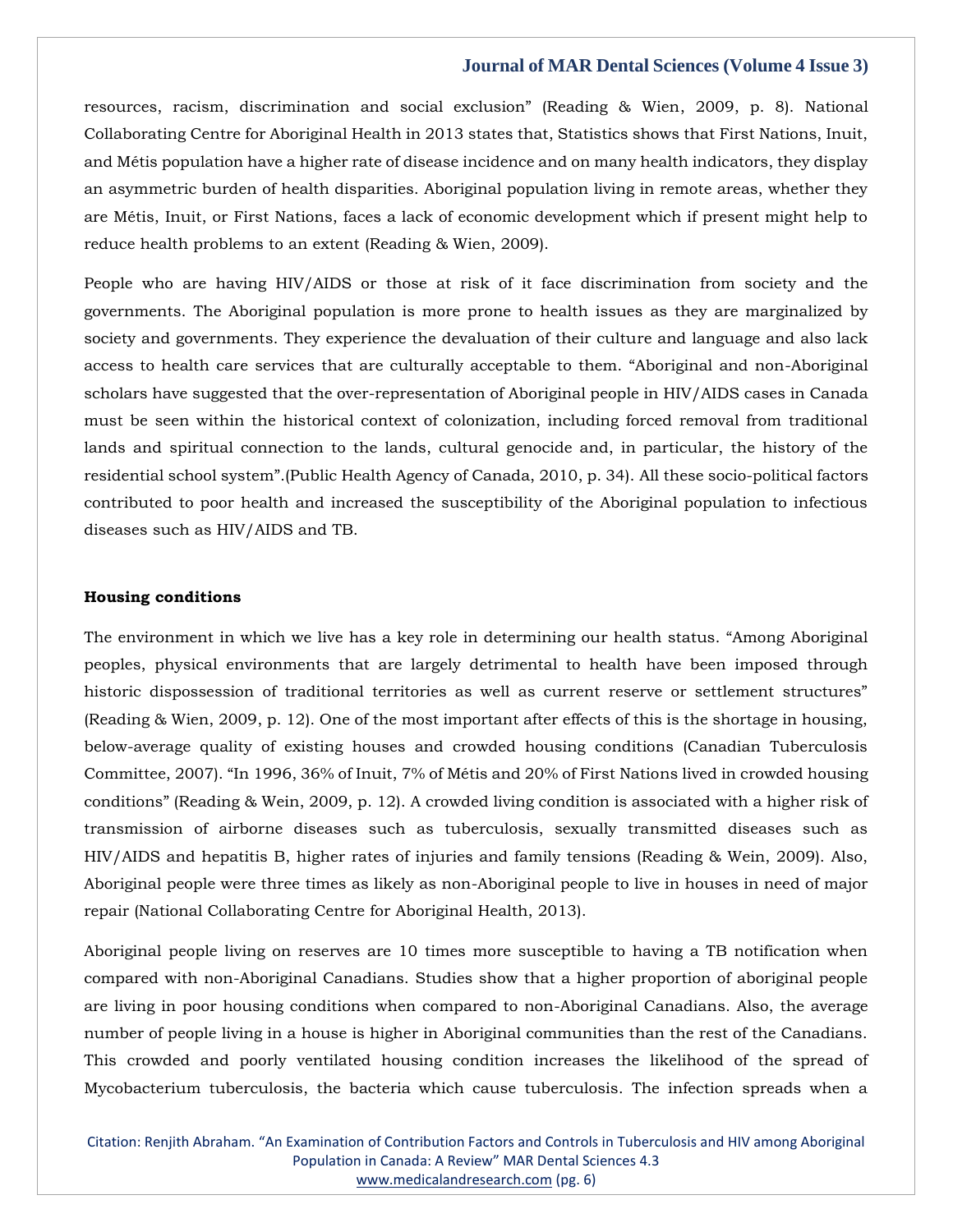patient with active tuberculosis sneezes M. tuberculosis into the air. The bacteria remain suspended in the air for hours. If the air with suspended bacteria is inhaled by another person, there are chances that he/she may get an infection. The higher the number of bacteria suspended in the air, the higher is the chances of the spread of the infection. (Canadian Tuberculosis Committee, 2007). Because of this, the Aboriginal population living in crowded and poorly ventilated houses are more susceptible to TB transmission.

Housing instability, including shelter use and homelessness, is of particular concern for Aboriginal people at risk of and living with, HIV/AIDS. Because of poverty and homelessness, many First Nations, Inuit, Metis people live in streets and neighborhoods where there are higher violence rates and limited access to healthcare services. Living in such conditions increases the chance of people engaging in activities such as drug injection abuse, survival sex, and sex with multiple partners, all of which may result in the spread of HIV infection. Also, people living in unstable housing conditions have difficulty accessing healthcare services. A person who is identified with HIV/AIDS infection needs appropriate and timely medications and treatment. Homeless people may be staying at different places and this prevents them from getting timely and consistent healthcare services. In a study among sex workers in Vancouver, out of 100, more than 50% of them were aboriginal people and 86% of them reported that they are homeless (Public Health Agency of Canada, 2010).

Aboriginal population experiences a higher rate of poverty, unemployment, and homelessness when compared to the non-Aboriginal population. This may lead to the involvement of this population in crimes and illegal activities. In a study conducted among the prisoners in Canada, it was found that the aboriginal population is over-represented in Canadian jails. Aboriginal peoples comprise about one-fifth of the total offenders in federal jails. HIV prevalence, as per the Public Health Agency of Canada is higher among persons in prison than the rest of the Canadian population (2010). "In 2006, 1.64% of people in federal prisons were reported to be HIV positive"(Public Health Agency of Canada, 2010, p. 40). This higher rate of HIV/AIDS in prisons maybe because of unprotected sexual practices. "Studies of gay, twospirit and bisexual male populations suggest that Aboriginal men who have sex with men may be at increased risk for HIV infection compared to non-Aboriginal men who have sex with men" (Public Health Agency of Canada, 2010, p. 25). The higher chance of spread of HIV/AIDS when an Aboriginal partner is involved maybe because of the higher prevalence of HIV/AIDS infection among the Aboriginal population.

#### **Employment and income**

A secure job and a steady income are some of the factors which I think are necessary to lead a healthy life, both mentally and physically. The percentage of the Aboriginal population who are working is less when compared to the non-Aboriginal Canadians and when they do find jobs, their average annual

Citation: Renjith Abraham. "An Examination of Contribution Factors and Controls in Tuberculosis and HIV among Aboriginal Population in Canada: A Review" MAR Dental Sciences 4.3 [www.medicalandresearch.com](http://www.medicalandresearch.com/) (pg. 7)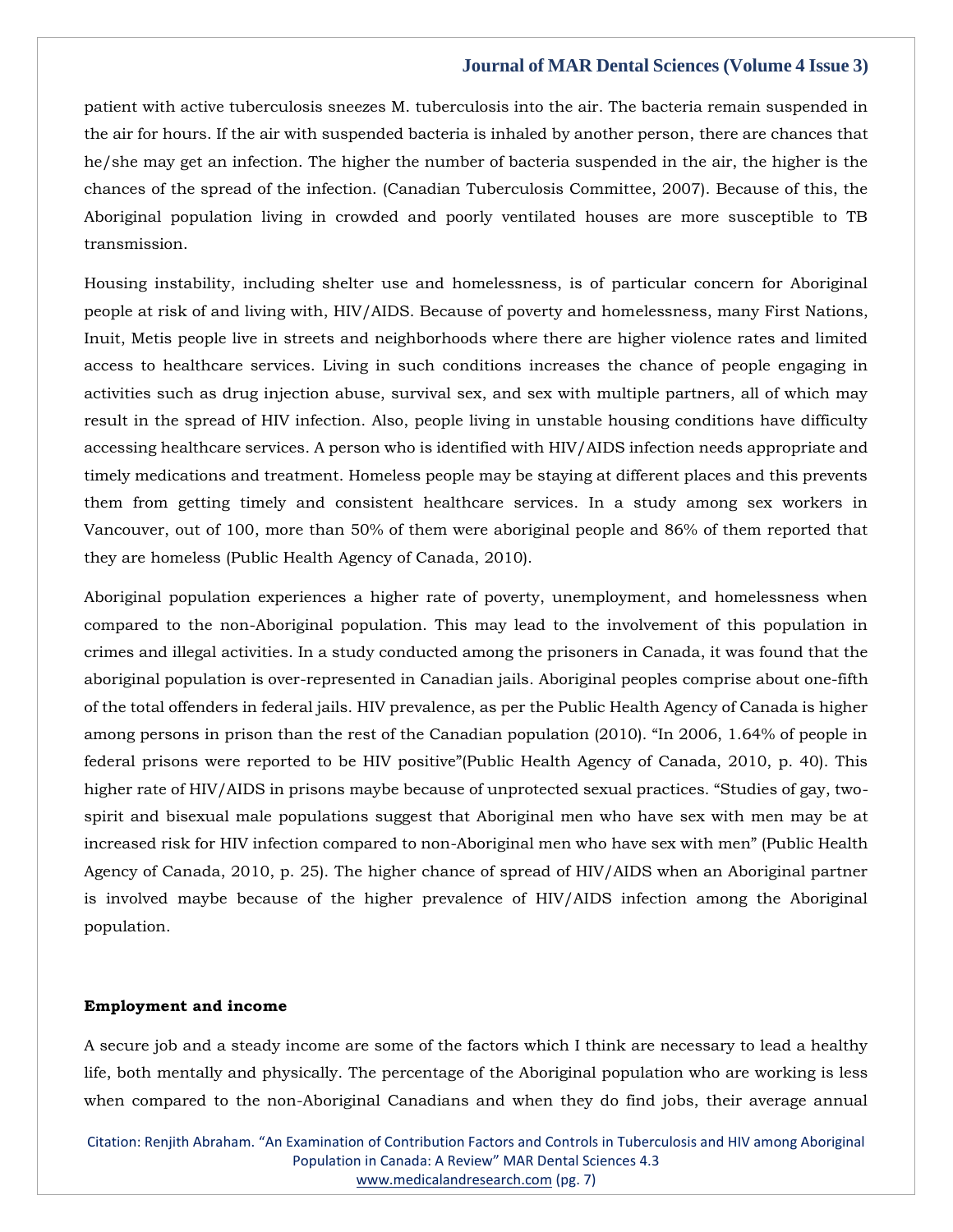income is lower than the rest of the Canadians (Reading & Wien, 2009). "Among North American Indians, for example, the median total income was \$12,263 in the year 2000, compared to almost twice that (\$22,431) for other Canadians" (Reading & Wien, 2009, p. 14). A study conducted five years later showed that the median income of the Aboriginal population was \$16,752 which was about \$10,000 lower than the average income of non-Aboriginal Canadians (National Collaborating Centre for Aboriginal Health, 2013). Even though there was an increase in the employment rate of Aboriginal population in the late 1990s, studies show that the unemployment rate of Aboriginal population was more than twice that of the non-Aboriginal Canadians (National Collaborating Centre for Aboriginal Health, 2013). According to Reading and Wien in 2009, unemployment and low income is associated with food insecurity, malnutrition, higher rate of infections, violence, anxiety, addictions, diabetes, high blood pressure, and depression mental stress and lack of social support.

Food insecurity, malnutrition and lack of easy access to healthcare services are some of the major risk factors identified for tuberculosis. Food insecurity and malnutrition result in deficiencies of certain nutrients which may increase the susceptibility of an individual towards TB. Vitamin D deficiency associated with malnutrition is a known factor that poses a higher risk of TB. Many studies show that Vitamin D deficiency is prevalent among first nations, Inuit and Metis populations and is attributed to unemployment and poverty (Public Health Agency of Canada, 2014).

Similarly, employment and income have an effect in the spread and progression of HIV/AIDS. "low income and poverty can negatively impact the quality of life, increase social isolation, reduce access to healthy food and quality housing, and increase the rate of HIV progression to AIDS" (Public Health Agency of Canada, 2010, p. 37) . Also, because of unemployment and poverty, many of them engage in activities that pose them at a higher risk for HIV infection (Public Health Agency of Canada, 2010). In my opinion, unemployment and low income are some of the factors that lead to the deterioration of the health of the Aboriginal population and in turn, increase the susceptibility of the population to infections such as HIV/AIDS and tuberculosis.

#### **Healthcare systems**

Canadian Healthcare system is well known for its Universal health care delivery for all irrespective of one's economic status. Even though Canada is having a universal health coverage system, the average health status of Canada is not one of the best in the world. This is mainly because of the low health status of the Aboriginal population. In my point of view, this means that there is something wrong with the health delivery system for the Aboriginal population. For a population to reap the benefits of an advanced healthcare system, there must be physical and social access to those systems, which is not present in the case of Aboriginals in Canada (Reading & Wien, 2009)." The federal system of health care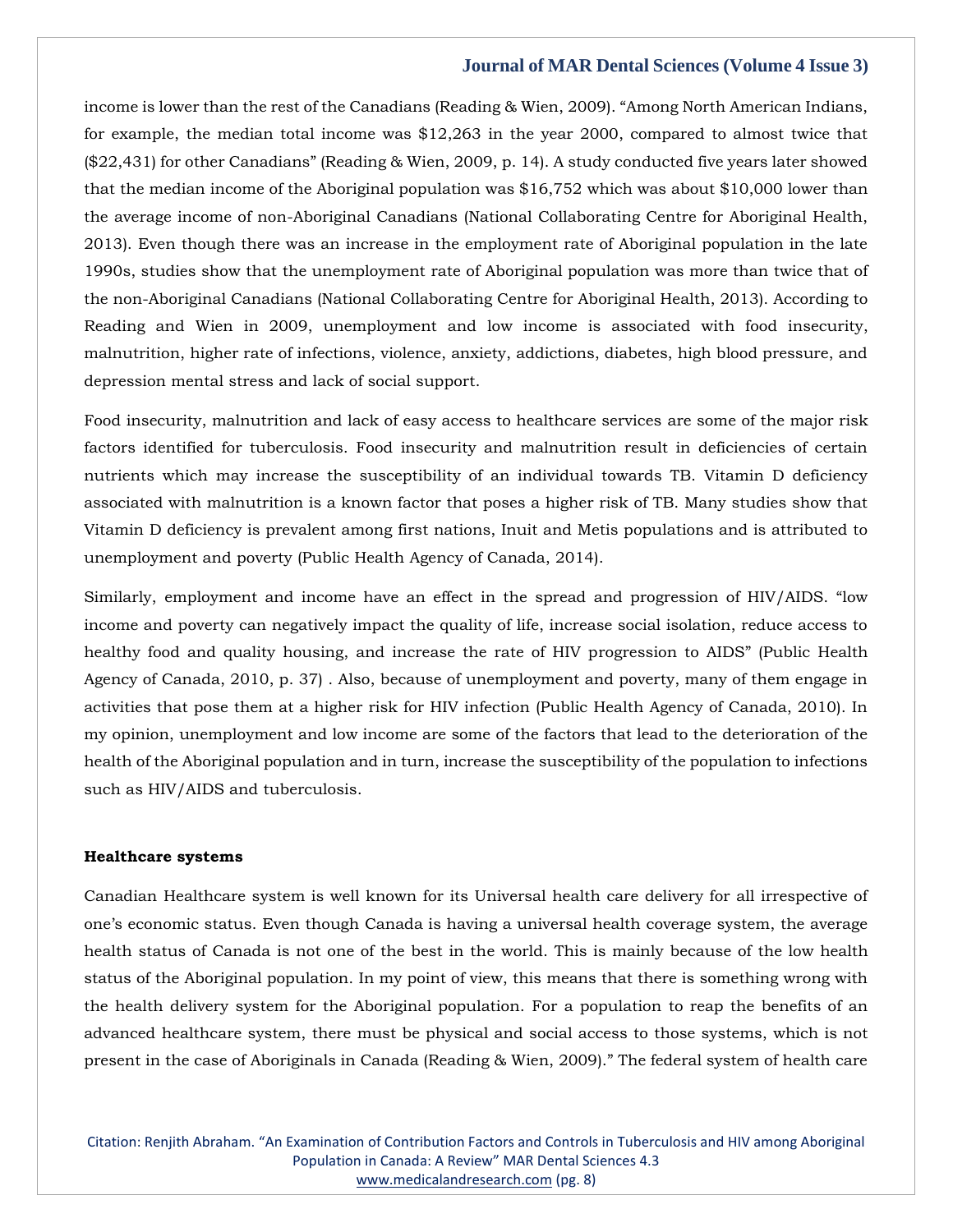delivery for status First Nations people resembles a collage of public health programs with limited accountability, fragmented delivery and jurisdictional ambiguity" (Reading & Wien, 2009, p. 18).

Another important factor to maintain and improve the health status of a population, in my point of view, is the easy and timely access to healthcare services. "In the 2002–2003 First Nations Regional Longitudinal Health Survey, 35% of respondents felt that their access to health care services was less than Canadians in general" (Cameron, Plazas, Salas, Bearskin & Hungler, 2014, p. E4). There were also reports that the healthcare services provided were not culturally appropriate for the Aboriginal population (Reading & Wien, 2009). Another reason for the limited access in my point of view is that many aboriginal communities are living in remote rural areas where there is a scarcity of the availability of healthcare providers. Because of the limited access to the health care delivery system, there are chances that the Aboriginal people may ignore early symptoms of many diseases leading to the progression of the disease which otherwise could have been prevented. Also, the limited availability of healthcare services and providers results in a lower level of awareness of Aboriginal people about the causative factors, contributing factors and the preventive methods of various diseases. In my opinion, this is one of the factors for the higher rate of infectious diseases such as tuberculosis, HIV/AIDS, and hepatitis among Aboriginal people.

## **Control Measures**

There are various ways by which we can eliminate or at least reduce the incidence of infectious diseases such as HIV/AIDS and tuberculosis. In my opinion, methods like improving educational status, providing better access to health care systems, incorporation of Aboriginal culture into the healthcare delivery system are some of the ways by which we can achieve the goal of HIV/AIDS and tuberculosis incidence reduction. Also, representatives from aboriginal communities should be included in the councils which make decisions regarding healthcare delivery for the Aboriginal population.

One of the main reasons for the higher incidence of infectious diseases such as tuberculosis and HIV/AIDS among the Aboriginal population as per the Public Health Agency of Canada is lack of easy access to healthcare delivery systems and if available, they may not be culturally acceptable for Aboriginals (2010). Language is another barrier reported by the Aboriginal people about accessing the health care delivery system as many health care providers practicing in the aboriginal community do not know the aboriginal language. "The integration of First Nations, Inuit and Métis cultures into HIV/AIDS prevention approaches is a key element of successfully responding to HIV/AIDS and tuberculosis in Aboriginal communities" (Public Health Agency of Canada, 2010, p. 33). Jackson et al state that, when the Aboriginal population who are affected by diseases such as HIV/AIDS and tuberculosis are provided with adequate support and opportunity to reconnect with their culture and

Citation: Renjith Abraham. "An Examination of Contribution Factors and Controls in Tuberculosis and HIV among Aboriginal Population in Canada: A Review" MAR Dental Sciences 4.3 [www.medicalandresearch.com](http://www.medicalandresearch.com/) (pg. 9)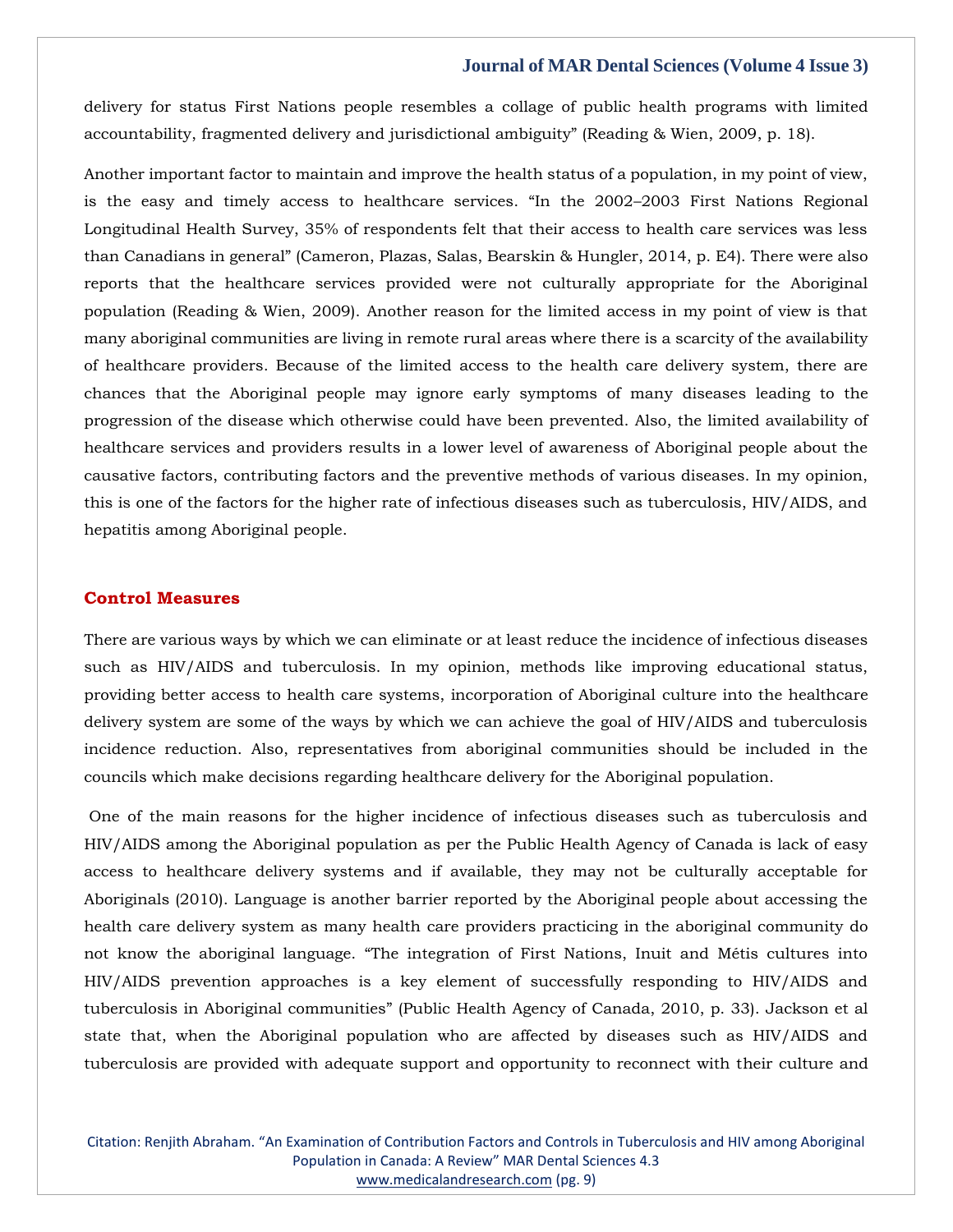tradition, the rate of physical and psychological improvement was faster when compared to the rest (Public Health Agency of Canada, 2010).

We should incorporate culturally acceptable methods such as oral teachings and awareness programs and flyers instead of displaying the control measures on a website or using any other social network platform as many Aboriginal communities live in remote areas where internet services are still not available. Also, it is important that the awareness classes and messages in the flyer should be in the regional language of that area. Even though the educational status of the Aboriginal population is less than that of non-Aboriginal Canadians, there are people who are well educated. We should utilize them to spread awareness among the Aboriginal population by peer education approaches as they are the ones who know various deleterious habits among their people and the approach they should follow to make the people aware of its ill effects (Public Health Agency of Canada, 2010).

Another effective method to reduce the spread of infections such as tuberculosis and HIV/AIDS among the Aboriginal population as per the Public Health Agency of Canada is by the early detection and treatment of people with active infection (2014). There is a higher chance of spread of infection if someone in an Aboriginal community has infections such as tuberculosis or HIV/AIDS when compared to the non-Aboriginal Canadians. This is because of the crowded living conditions, homelessness, and poverty which lead to involvement in activities such as drug abuse, survival sex and sex with multiple partners that may lead to the spread of the infection. Similarly, it is also important to identify and treat those who are having latent infections. If we treat it properly, we could prevent it from progressing to an active infectious state and thereby prevent the spread of the disease (Public Health Agency of Canada, 2014). In my opinion, to facilitate the early detection of infection and to identify people who are at risk of getting infected, facilities for periodic screening tests should be provided in Aboriginal communities, even the ones in remote areas. They should be given awareness classes about the need for screening tests and should be assured that the information will be kept confidential as per the rule. Also, the awareness classes, screening tests, and treatments should be in accordance with the culture and tradition of the community.

In my opinion, in order to reduce the spread of infectious diseases such as tuberculosis and HIV/AIDS among the aboriginal people, there are certain other things that we can do. It includes encouraging young aboriginal people to join schools and colleges. If the young people of the community are educated, they can make others in the community aware of the risk factors for various diseases such as tuberculosis and HIV/AIDS that are prevalent in their community. Also, education helps them find a job and thereby eventually eradicate poverty, homelessness and poor housing conditions from the Aboriginal communities. We should also conduct awareness classes and programs among the Aboriginal population about the causes, risk factors and preventive measures for various infectious diseases, even for the communities living in remote areas and those in the prisons.

Citation: Renjith Abraham. "An Examination of Contribution Factors and Controls in Tuberculosis and HIV among Aboriginal Population in Canada: A Review" MAR Dental Sciences 4.3 [www.medicalandresearch.com](http://www.medicalandresearch.com/) (pg. 10)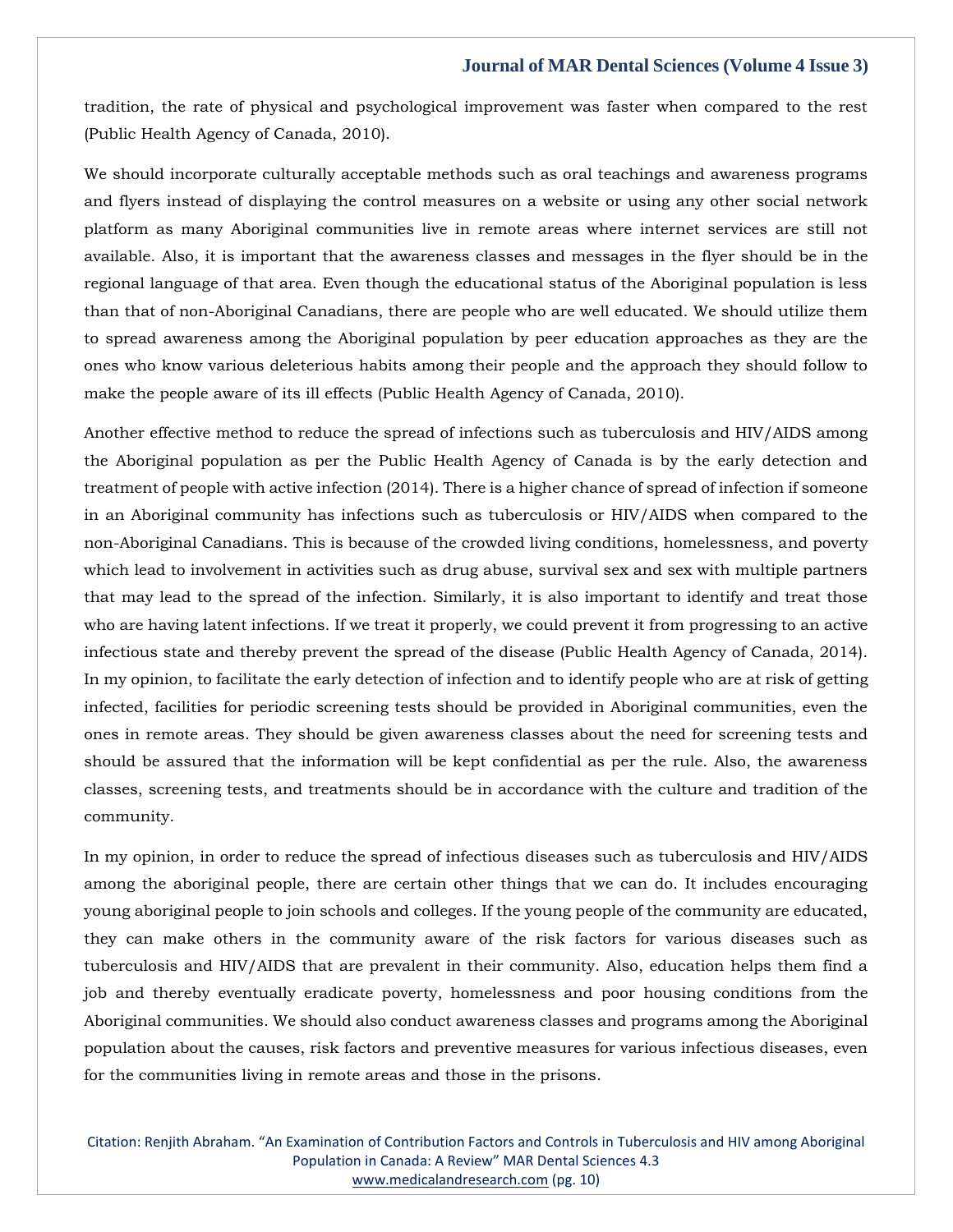#### **Conclusion**

Canadian healthcare system provides universal health coverage for its entire population. Even though it is well known all over the world for its free and equal treatment for all policy, the average health status of the Canadian population is not one of the best in the world. The main reason for this is the low average health status of the Aboriginal people of Canada, which includes First Nations, Inuit and Metis populations (National Collaborating Centre for Aboriginal Health, 2013).

Tuberculosis and HIV/AIDS are the two major infectious diseases prevalent among the aboriginal population. In the year 2012, out of the total tuberculosis cases reported, one-fourth of them were Aboriginals (Public Health Agency of Canada, 2014). Similarly, about 8% of total reported HIV/AIDS cases in Canada are among Aboriginals even though they constitute only about 4% of the total Canadian population (Population-specific HIV/AIDS status report, 2010). Some of the factors which resulted in the higher prevalence and incidence rate of tuberculosis and HIV/AIDS among the Aboriginal people as per Reading and Wien were lower educational status, unemployment, low income, poverty, homelessness, poor housing conditions, racial discrimination, remote locations, culturally unacceptable healthcare awareness programs and delivery system (2009).

In order to reduce the incidence of tuberculosis and HIV/AIDS among the aboriginal population, we have to address the root causes first. In my opinion, lower educational status leading to poverty, poor living conditions of homelessness and lack of easy access to healthcare delivery systems or culturally unacceptable health systems are the major underlying factors leading to a higher prevalence of tuberculosis and HIV/AIDS. The government should encourage the young Aboriginal population to join schools and colleges. Education will help them find a job and eventually may help reduce or eradicate poverty and homelessness among Aboriginal people. Also, authorities should make sure that healthcare delivery systems in Aboriginal communities should be provided in their own language and in a culturally acceptable manner. Since the tests for tuberculosis and HIV/AIDS in communities and prisons were voluntary, there are chances that the actual number of people infected with HIV/AIDS and tuberculosis may be higher than the numbers based on available data which is a limitation of this study (Public Health Agency of Canada, 2010). I believe that implementing the control measures mentioned in this study will help reduce the incidence rate of tuberculosis and HIV/AIDS among aboriginal population.

#### **References**

1.An Overview of Aboriginal Health in Canada. (2013). *National Collaborating Centre for Aboriginal Health*. Retrieved from https://www.ccnsa-nccah.ca/docs/context/FS-OverviewAbororiginalHealth-EN.pdf

Citation: Renjith Abraham. "An Examination of Contribution Factors and Controls in Tuberculosis and HIV among Aboriginal Population in Canada: A Review" MAR Dental Sciences 4.3 [www.medicalandresearch.com](http://www.medicalandresearch.com/) (pg. 11)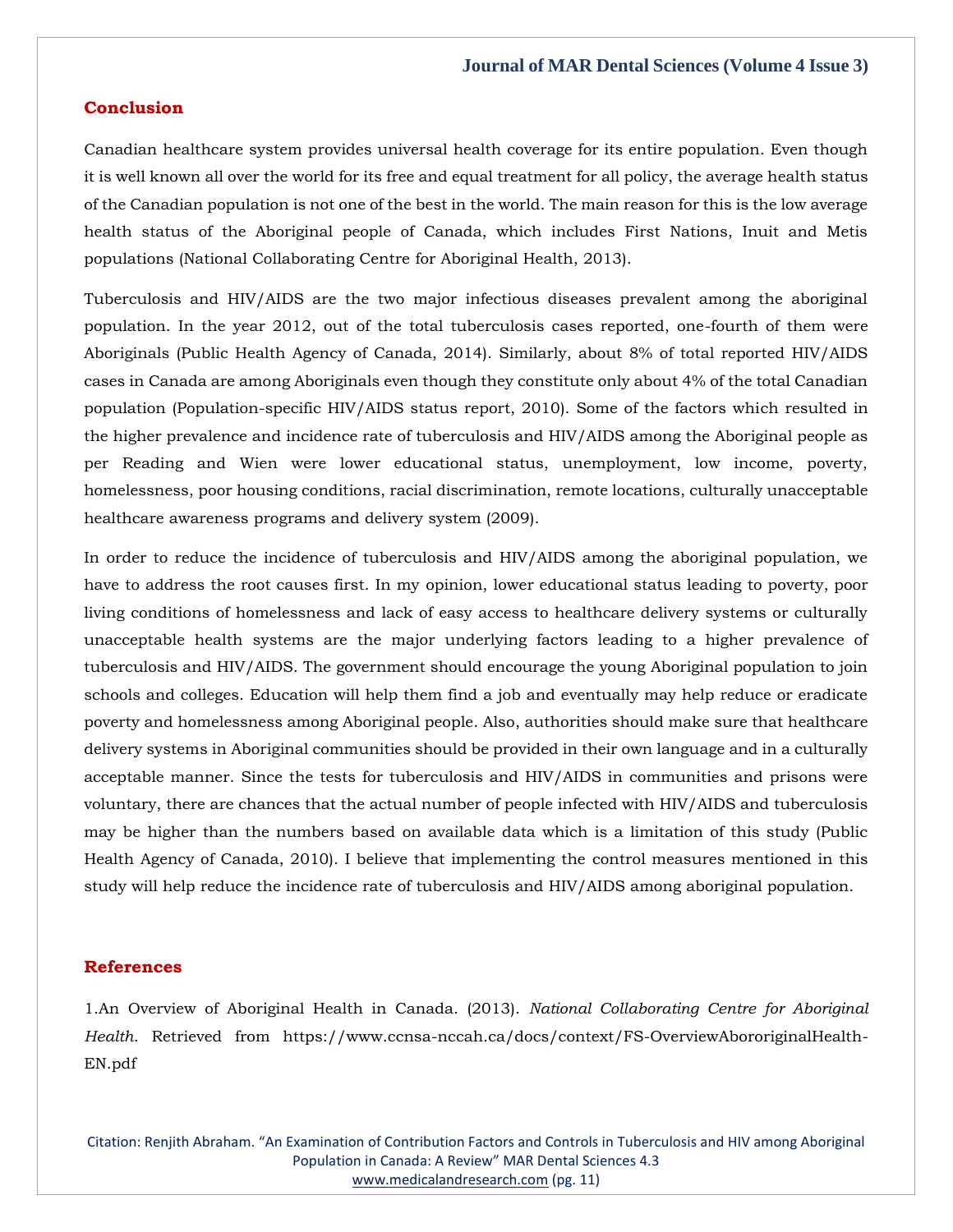2.Cameron, B. L., Plazas, M. D., Salas, A. S., Bearskin, R. L., & Hungler, K. (2014). Understanding Inequalities in Access to Health Care Services for Aboriginal People.

*Advances in Nursing Science*, 37(3). Retrieved from https://cloudfront.ualberta.ca/- /media/nursing/about/docs/understandinginequalities.pdf

3.Canadian Tuberculosis Committee. (2007). Housing conditions that serve as risk factors for tuberculosis infection and diseases. Ottawa: Canadian Communicable Disease Report. https://www.canada.ca/en/public-health/services/reports-publications/canada- communicabledisease-report-ccdr/monthly-issue/2007-33/housing-conditions-that- serve-risk-factors-tuberculosisinfection-disease.html

4.Centre for Communicable Diseases and Infection Control (2014). *Tuberculosis prevention and control in Canada. A federal framework for action*. Ottawa: Public Health Agency of Canada. Retrieved from <http://www.phac-aspc.gc.ca/tbpc-latb/pubs/tpc> pct/assets/pdf/tpc-pcta-eng.pdf

5.Health Council of Canada. (2005). Health care renewal in Canada: accelerating change. Retrieved from http://www.canceradvocacy.ca/ann/special.html/2020/Health Council of Canada Accelerating Change%2C 2005.pdf

6.International Report card on Public Education. (2015). https://www.environicsinstitute.org/docs/default-source/project-documents/23.-internationalreport-card-on-public-education-key-facts-on-canadian-achievement-and-equity/is-aboriginaleducation-gap-closing.pdf?sfvrsn=59885947\_2

7.Public Health Agency of Canada (2010). Population Specific HIV/AIDS Status Report. Ottawa: Retrieved from http://www.catie.ca/sites/default/files/26344.pdf

8.Public Health Agency of Canada. (2014). Chapter 14: Tuberculosis prevention and care in First Nations, Inuit and Metis peoples. In *Canadian Tuberculosis Standards* 7th ed (pp. 2-17). Retrieved from [http://www.phac-aspc.gc.ca/tbpc-latb/pubs/tb-canada-7/assets/pdf/tb-standards-tb-normes-ch14](http://www.phac-aspc.gc.ca/tbpc-latb/pubs/tb-canada-7/assets/pdf/tb-standards-tb-normes-ch14-eng.pdf) [eng.pdf](http://www.phac-aspc.gc.ca/tbpc-latb/pubs/tb-canada-7/assets/pdf/tb-standards-tb-normes-ch14-eng.pdf)

9.Reading, C., & Wein, F. (2009). Health inequalities and social determinants of Aboriginal peoples' health. *National Collaborating Centre for Aboriginal Health*. Retrieved from

https://www.ccnsa-nccah.ca/docs/determinants/RPT-HealthInequalities-Reading-Wien-EN.pdf

10.Ross, C. E., & Wu, C. (1995). The Links Between Education and Health [Abstract]. *American Sociological Review*, 60(5), 719[.http://www.jstor.org/stable/2096319?seq=1#page\\_scan\\_tab\\_contents](http://www.jstor.org/stable/2096319?seq=1#page_scan_tab_contents)

11.The Ontario HIV Treatment Network (2014). The current state of the HIV epidemic among indigenous people in Ontario. Toronto: Author.

Citation: Renjith Abraham. "An Examination of Contribution Factors and Controls in Tuberculosis and HIV among Aboriginal Population in Canada: A Review" MAR Dental Sciences 4.3 [www.medicalandresearch.com](http://www.medicalandresearch.com/) (pg. 12)